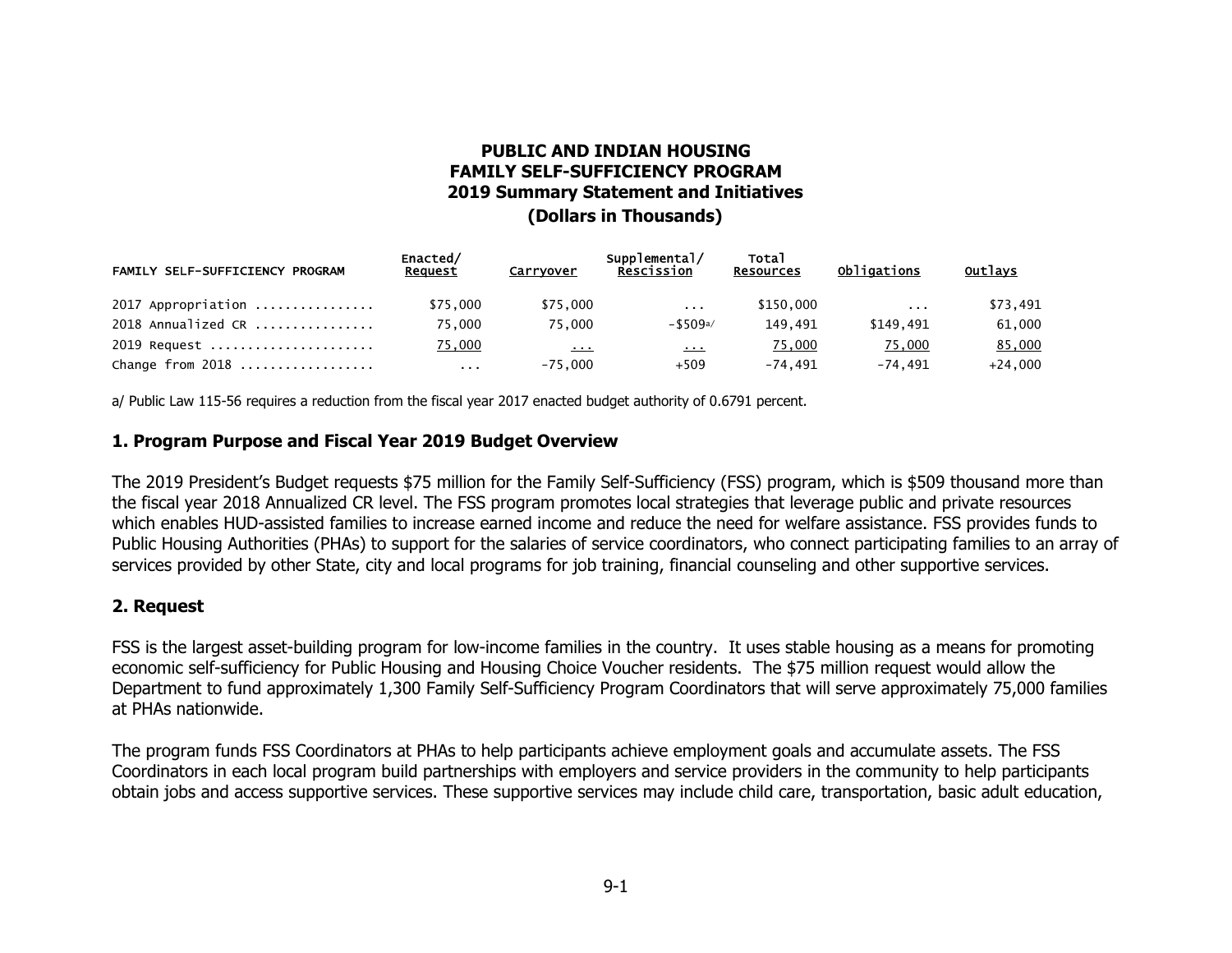# Family Self-Sufficiency Program

job training, employment counseling, substance/alcohol abuse treatment, financial literacy, asset-building skills, and homeownership counseling. The role of the FSS Coordinator is essential to the success of the FSS program.

The overarching goals of the FSS program include:

- Higher savings, earnings, and employment rates among program participants;
- Reduced debt, higher education attainment, and improvement in credit scores; and
- Participants graduating from the program do not require Temporary Assistance to Needy Families (TANF) assistance and their need for rental assistance is decreased or eliminated.

# **3. Justification**

Enacted in 1990 and having enjoyed bi-partisan support since then, the FSS program helps families in Public Housing, the Housing Choice Voucher (HCV) program and some Project-Based Section 8 properties make progress toward economic security by combining stable affordable housing with coordination of services to support work and a rent incentive in the form of an escrow account that grows as families' earnings increase. The program helps families set 5-year goals to achieve economic security and economic independence. Through FSS, participants become and stay employed, become independent of TANF assistance, and increase their income level. Graduating participants gain access to the escrow account established in their name. The graduating participants also decrease or eliminate the need for rental assistance, and more resources are made available to serve more families over time.

The success of the program in promoting the economic security and self-sufficiency of Public Housing and HCV participants is demonstrated by local communities achieving the following outcomes covering July 2016 – June 2017:

- Over 75,000 households actively participate in the program;
- 5,146 families successfully completed their FSS contracts and graduated;
- 100 percent of graduating families did not require temporary cash assistance (TANF/welfare);
- 52 percent of graduates have escrow savings, at an average of approximately \$6,500;
- 1,564 FSS program graduates (30 percent of graduates) exited rental assistance within one year of leaving the FSS program; and
- 610 FSS program graduates (11.85 percent of graduates) went on to purchase a home.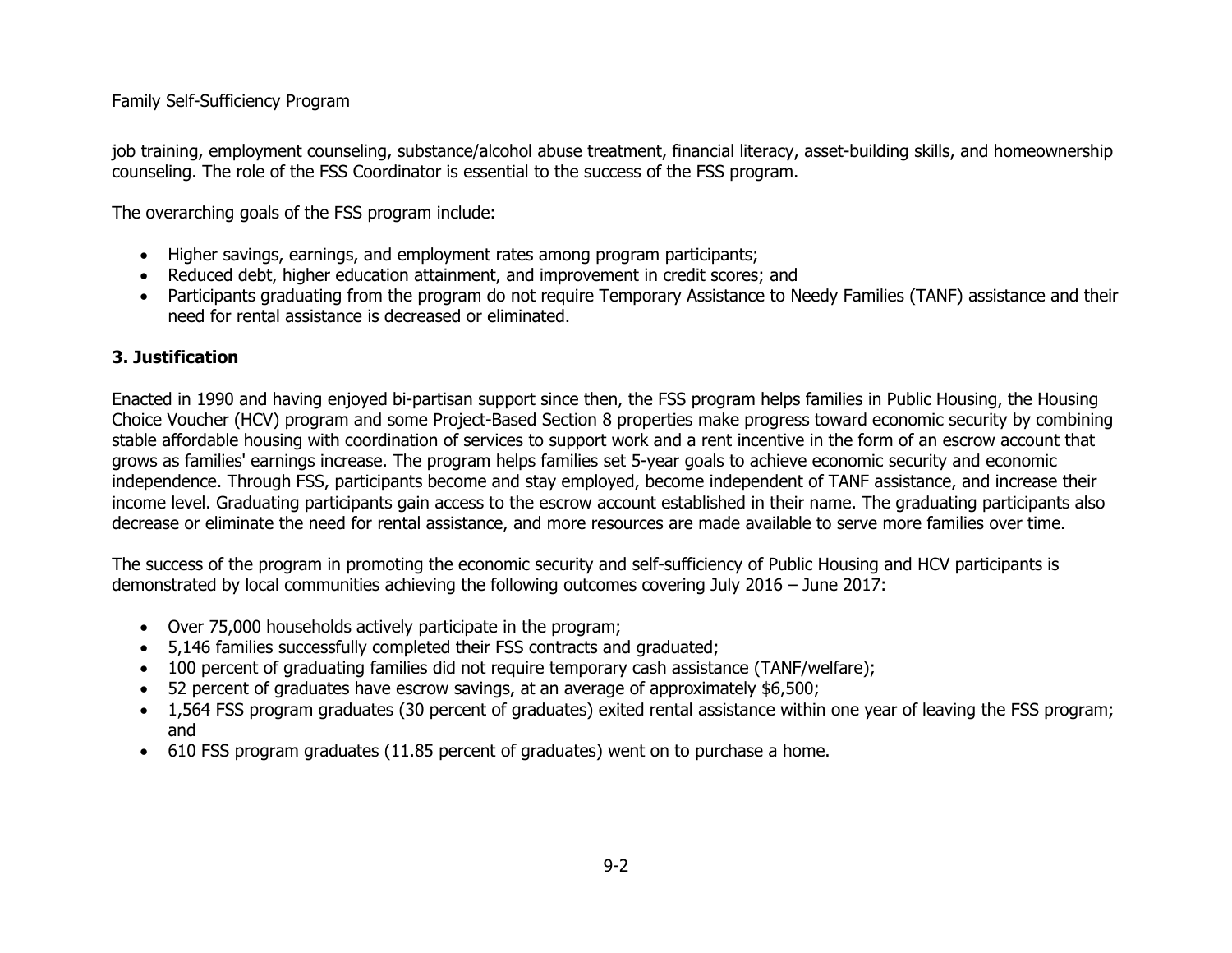### Family Self-Sufficiency Program

The following is an actual example of outcomes for program graduates and their families: G.S., from the Washington, DC area, battled addiction and homelessness before becoming a public housing resident, working as housekeeper at a hotel and convention center. Living in a high high-cost city, where the fair market rent for a two-bedroom apartment exceeds \$1,600, he was barely earning enough to get by even with housing assistance. He was, however, determined to pursue his dream of becoming a homeowner. He enrolled in the FSS program, participated in credit counseling, financial literacy courses, and a first-time homebuyer workshop. During his three-year participation in the program, he was promoted to guest services engineer, increased his income by \$22,000 (a 57 percent increase from program entry) and accrued enough in escrow savings for a down payment on a townhome. He continued pursuing another dream: entrepreneurship. He purchased a pickup truck to start his own moving and hauling business and is now also a proud small business owner. Other success stories can be found in the "25 Years of the Family Self-Sufficiency Program: Families Working, Families Prospering summary beginning on page 6.

### Cost-Effectiveness

The FSS program is cost-effective in that it does not directly fund the wrap-around services utilized by residents to achieve selfsufficiency. Grants to PHAs are for one year, and cover primarily the Coordinator's salary, while all services are funded by partners. Residents benefit from an array of services leveraged from State, city and local programs by the Coordinators. HUD capitalized on its fiscal years 2015 and 2016 appropriations to further the efficiencies of the program by not only serving HCV and Public Housing residents, but also by expanding eligibility to residents in the Project-Based Rental Assistance (PBRA) program. This expansion continues to allow PBRA owners to voluntarily make the FSS program available to their residents and to use residual receipts to support the program to assist families.

# Evaluating Program Success

In an effort to further evaluate and expand upon prior study results, HUD's Office of Policy Development and Research (PD&R) continues to undertake a longitudinal, randomized controlled study of the FSS program. PD&R has entered a collaboration with the foundation community to more robustly test various FSS models. The Department intends to support the FSS program through the period of the study with the commitment of modifying the program based on the research results.

Preliminary findings in a randomized control trial of the FSS program, as well as two alternative strategies conducted by MDRC in New York City, warranted further study. Early reports showed that the FSS program, when combined with more immediate cash incentives conditioned upon full-time work, produced a significant effect on a sub-group of participants who were not initially working. In addition, both the FSS program and the more immediate cash assistance alone, produced an earnings gain for participants who are receiving Supplemental Nutrition Assistance Program (SNAP) benefits.<sup>1</sup> The continued statistical significance of the impact and the generalizability from the New York economy to the rest of the country needed to be established. In March 2012,

<sup>&</sup>lt;sup>1</sup> http://www.mdrc.org/publication/working-toward-self-sufficiency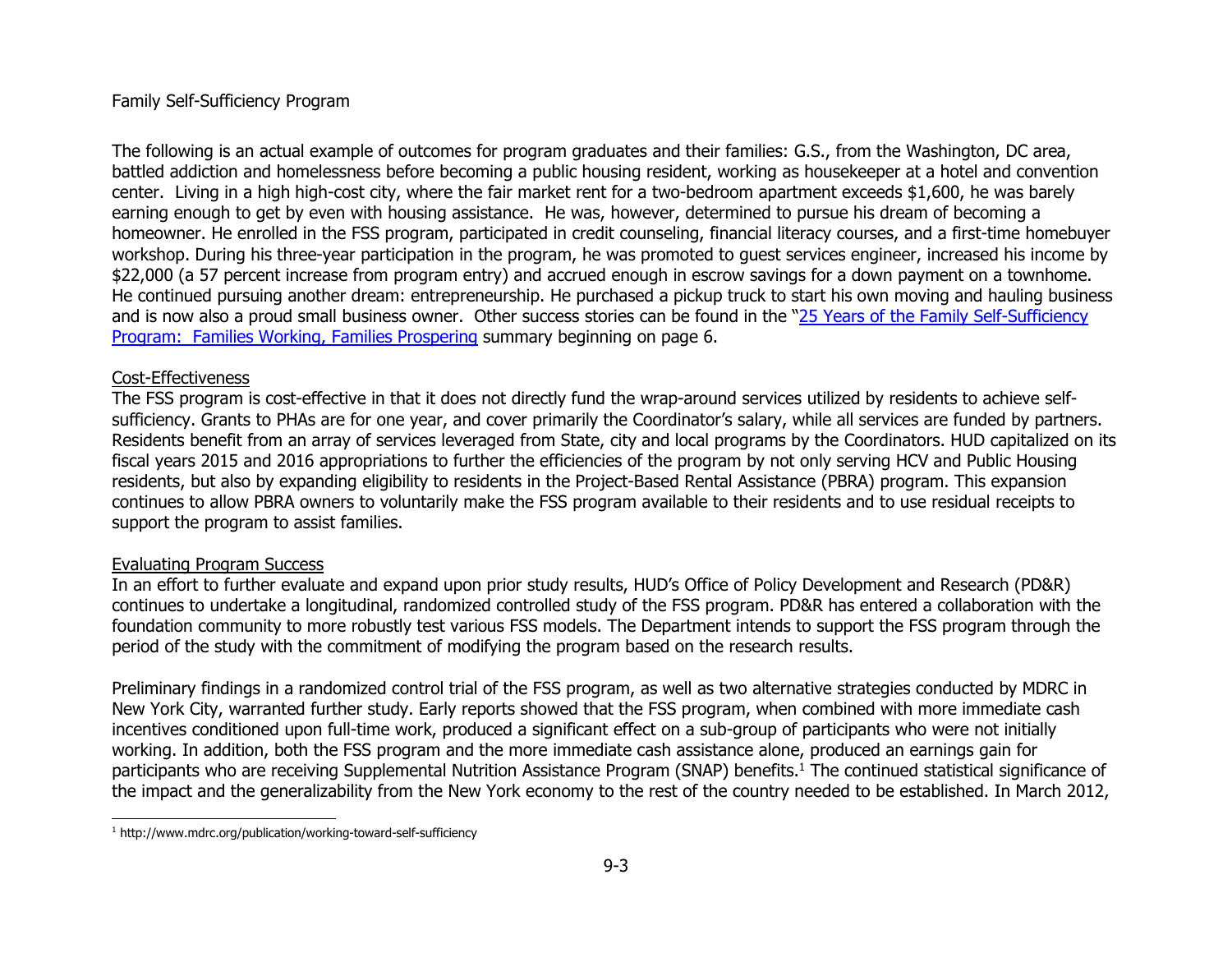#### Family Self-Sufficiency Program

HUD commissioned MDRC to conduct a national impact evaluation of FSS. The national evaluation ends in September 2018, allowing for roughly 30-36 months of post-random assignment follow up. HUD also awarded a Research Partnership to Abt Associates, supported by national philanthropy, to evaluate the partnership model in place between Compass Working Capital and several PHAs in Massachusetts. These evaluations, along with the longitudinal study, will give practitioners valuable information on the successful and challenging components of the program, and will allow HUD to make evidence-based improvements to FSS.

In addition to current evaluation efforts, HUD's PD&R conducted a study of FSS participant outcomes from 2005 to 2009. The 2011 report found that during that period, program graduates were more likely to be employed and had higher incomes than non-program graduates. The average annual income for FSS graduates had increased from \$19,902 to \$33,390.<sup>2</sup>The first national evaluation of FSS conducted by HUD, which covered the period from 1996-2000, revealed that the median income for FSS families increased 72 percent during participation in the FSS program, while a similar group of non-FSS participants' median incomes increased by only 36 percent during the same period.<sup>3</sup> While this study indicated that the program has positive impacts, this study did not control for selfselection and is the main reason that HUD is completing a more rigorous evaluation, as described above.

#### Program Improvements

HUD has undertaken improvements to the FSS program, which will assist grantees and increase accountability. Such improvements include a variety of guidance and training for grantees. HUD made available in May, 2017: (1) an FSS Promising Practices Guidebook that includes guidance on outreach and goal setting, case management/coaching, increasing residents' earnings, building assets and financial capability, and building effective FSS infrastructure; and (2) online training, based on the guidebook, that will be mandatory for all funded FSS programs.

As an additional improvement, HUD issued a Federal Register Notice on December 12, 2017, requesting comments on a performance measurement system that HUD plans to implement for PHAs that receive FSS program coordinator grants. The Notice also requests comment on whether and, if so, how to develop a performance measurement system for FSS programs that do not receive FSS coordinator funding (i.e., participating Project-Based Rental Assistance properties). HUD anticipates implementing the new performance measurement system in fiscal year 2018.

<sup>&</sup>lt;sup>2</sup>De Silva, Lalith et. al. Evaluation of the Family Self-Sufficiency Program: Prospective Study. 2011. Prepared by Planmatics, Inc. and Abt Assoc. Inc. for the U.S. Department of Housing and Urban Development. Available on the Internet at: http://www.huduser.org/Publications/pdf/FamilySelfSufficiency.pdf

<sup>3</sup> Lubell, Jeff. HUD Program Evaluation Confirms FSS' Success in Promoting Self-Sufficiency and Asset-Building. 2004. Available on the Internet at:

http://portal.hud.gov/hudportal/documents/huddoc?id=fssevalsummary.pdf. Robert C. Ficke and Andrea Piesse. Evaluation of the Family Self-Sufficiency Program, Retrospective Analysis, 1996 to 2000. 2005. Prepared by WESTAT, in collaboration with Johnson, Bassin and Shaw, for the U.S. Department of Housing and Urban Development. Available on the Internet at: https://www.huduser.gov/portal/publications/selfsufficiency.pdf.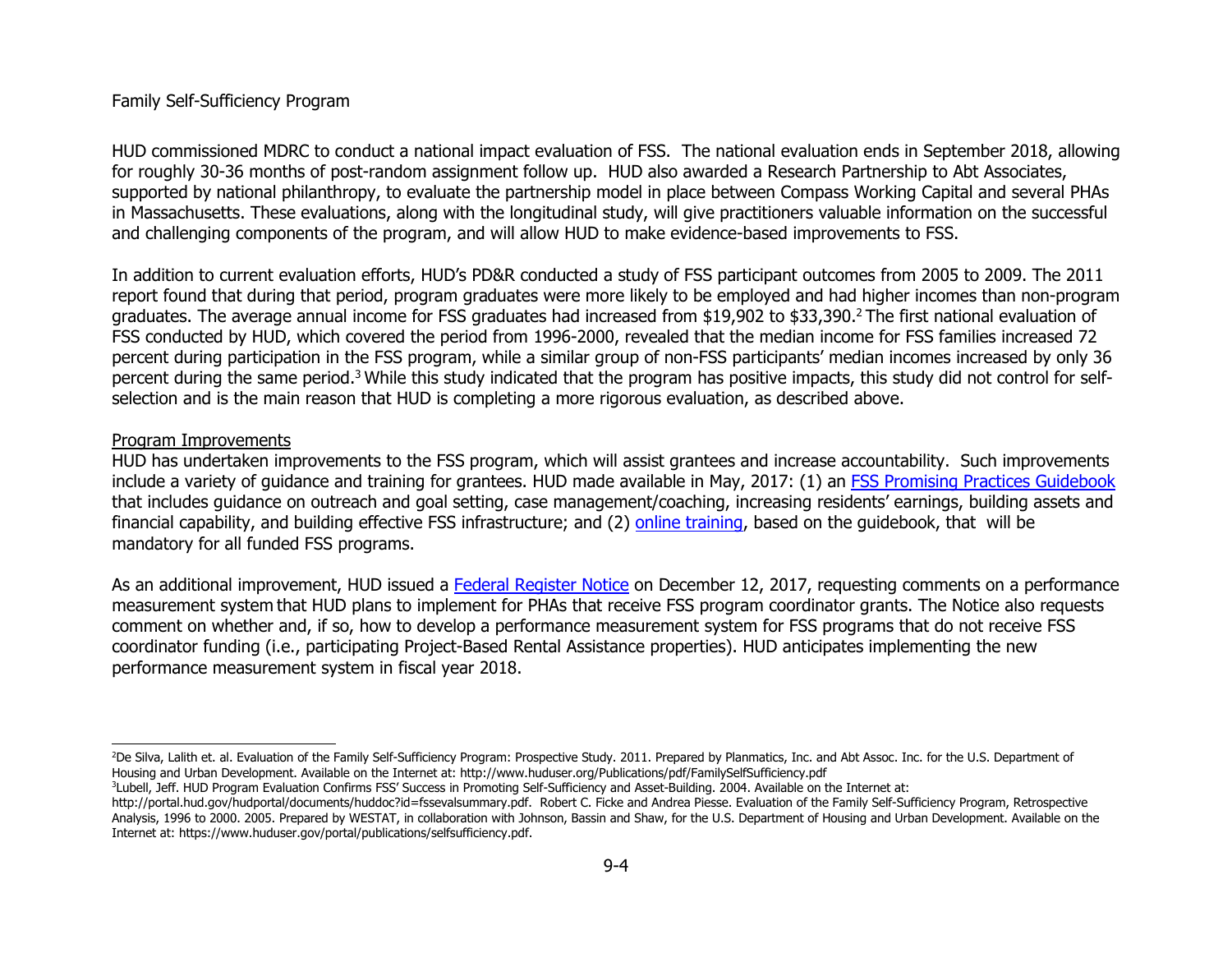# **PUBLIC AND INDIAN HOUSING FAMILY SELF-SUFFICIENCY PROGRAM Summary of Resources by Program (Dollars in Thousands)**

| <b>Budget Activity</b> | 2017 Budget<br>Authority | 2016<br>Carrvover<br>Into 2017 | 2017 Total<br><b>Resources</b> | 2017<br>Obligations | 2018<br>Annualized CR | 2017<br>Carryover<br><b>Into</b> 2018 | 2018 Total<br><b>Resources</b> | 2019<br>Reauest |
|------------------------|--------------------------|--------------------------------|--------------------------------|---------------------|-----------------------|---------------------------------------|--------------------------------|-----------------|
| Grants                 | \$75,000                 | \$75,000                       | \$150,000                      | $\mathbf{r}$        | \$74.491              | \$75,000                              | \$149.491                      | \$75,000        |
| Total                  | 75.000                   | 75.000                         | 150.000                        | .                   | 74.491                | 75.000                                | 149.491                        | 75,000          |